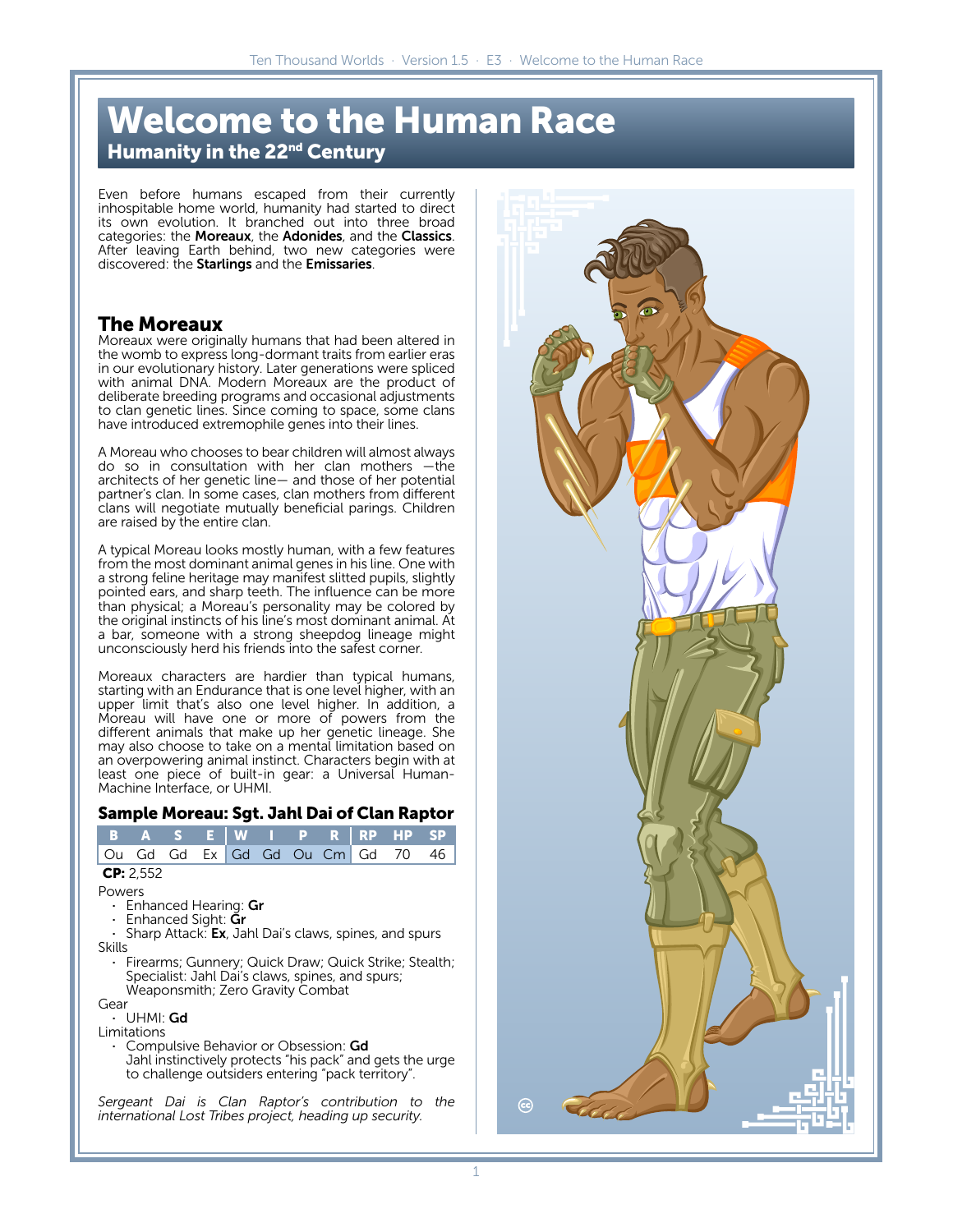

# **The Adonides**

Each Adonis is quite literally a work of art. He may be the artistic expression of a single individual or the result of an entire studio's collaboration, and may have up to a dozen parents who raised him and provided this living artwork with instruction in everything from deportment to mathematics to aesthetics to physics. Upon reaching adulthood, an Adonis will stop aging, maintain peak physical fitness, and stay beautiful until the day he dies.

Adonides are sculpted to be the ideal humans, at least by the artistic ideals of the generation that designed them. Since art has its movements and trends, the age of an Adonis can be estimated by the artistic movement embodied in her looks. Each Adonis also bears the signature of her designer(s) in miniature gilt, around the edge of her left iris.

An Adonis cannot scar nor maintain a tattoo, and will even regenerate a lost limb. His body will reject any piercings and cybernetics that weren't part of his original design. Barring accidents, Adonides can live about 150 years.

Adonis characters start out with Dr(-3)(1) Regeneration, the Charm skill, plus one skill each from Technical Skills, Knowledge Skills, and Combat Skills. They can exceed the typical human limits for Agility, Strength, Endurance, and Intelligence by one level. Adonides begin with a Universal Human-Machine Interface (UHMI), fashioned in the form of an exquisite piece of jewelry.

#### **Sample Adonis: Dr. Diamond Lilly Jones**

|           |  |  |  |  |  |  |  |  | BASE WI_PR RPHPSP <sup> </sup>    |  |
|-----------|--|--|--|--|--|--|--|--|-----------------------------------|--|
|           |  |  |  |  |  |  |  |  | Gd Ph Ex Ex Ex Ph Gd Gr Gr 110 95 |  |
| CP: 1.983 |  |  |  |  |  |  |  |  |                                   |  |

Powers

· Regeneration: Cm

Skills

Acrobatics, Charm, Computers, Electronics, Knowledge: Music Theory, Knowledge: Composition, Physics, Programming

Gear

·UHMI: Gd

Followers

- · 1 Secretary (Aristocrat / Executive / Official)
- · 1 "Butler" (Secret Agent / Spy)
- · 2 Bodyguards (Soldier)
- · 1 Tech (Mechanic / Technician / Tradesperson) 10 Research Assistants (Scientist)

*The seven members of Studio Jones received tremendous accolades from Adonis society at Diamond Lilly's coming out gala, where she presented her treatise on combining quantum and binary processors to resolve higher-order space navigation problems, premiered her symphony for combined Yoruba and French orchestras with ancient Roland TR-808 drum machines, then recreated the gold medal floor*

*routines from three different terrestrial Olympics.*

*Dr. Jones and her staff have been loaned out to act as the science team for the Lost Tribes project, a search for the spaceships and people who lost contact with the rest of humanity during the evacuation from Earth.*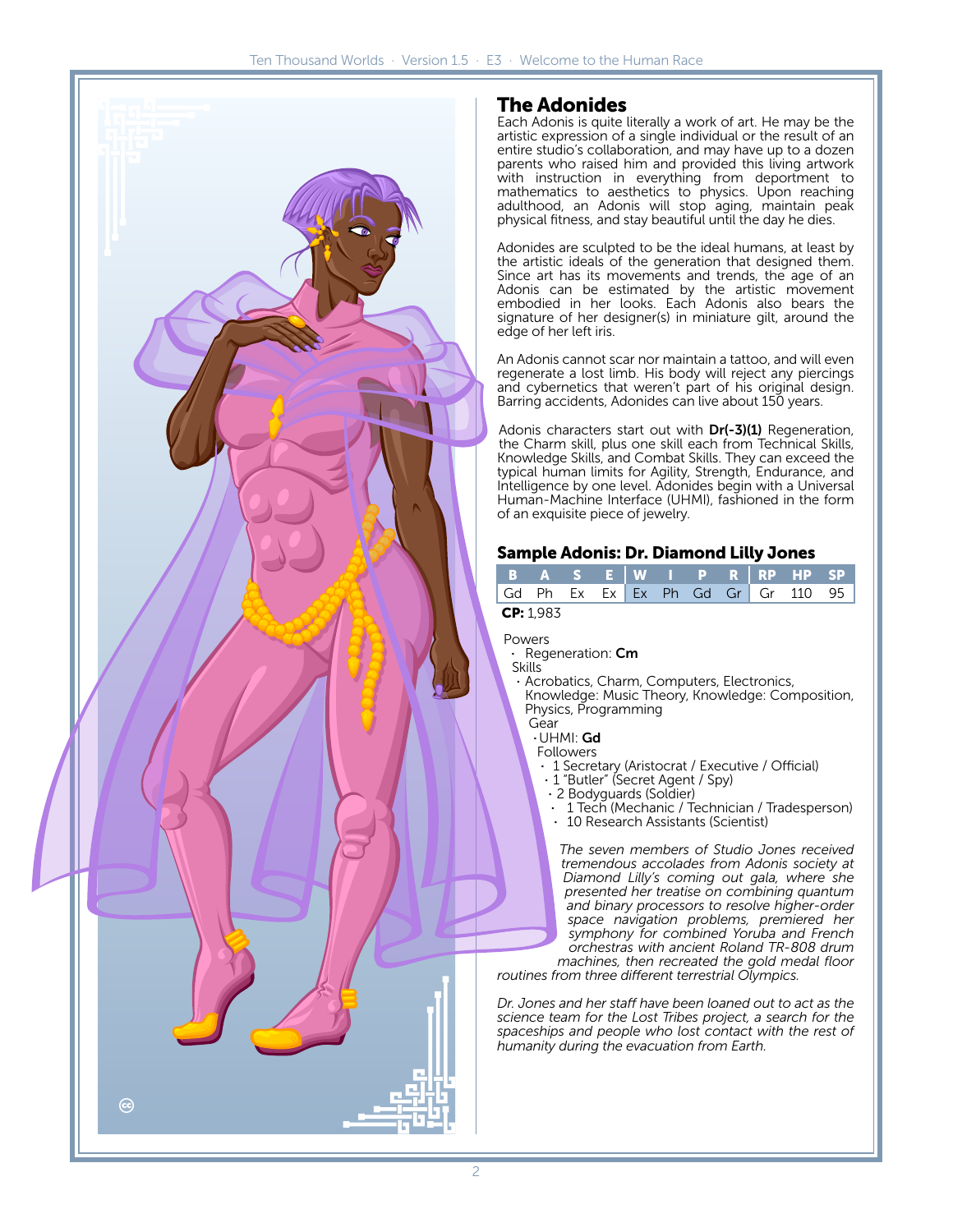## **The Classics**

Nearly 250 years since the discovery of DNA, the human genome, developed by millions of years of evolutionary pressure, still holds many mysteries. Classic humans are counting on continued natural evolution —and lots of technology— to help them survive beyond Earth. Classics, or at least their genes, are considered an important natural resource by all branches of humanity.

While the Moreaux have their clans and the Adonides their studios, Classics have … everything else. Pick any random combination of government, religion/philosophy, and economy, and odds are that someone in human space is trying to make it work. Even as humanity is struggling for its very existence, hopeful Classics are still trying to create their own visions of utopia.

A Classic character starts out as a typical human with the addition of one piece of gear: her own built-in UHMI.

#### **Sample Classic: Capt. Maxine "Max" Harris**

|         |  |  |  |  |  |  |  |  | B A S E W I P R RP HP SP         |  |
|---------|--|--|--|--|--|--|--|--|----------------------------------|--|
|         |  |  |  |  |  |  |  |  | Cm Cm Cm Gd Gd Gd Gd Cm Ex 28 36 |  |
| CP: 501 |  |  |  |  |  |  |  |  |                                  |  |

#### Skills

Astronavigation, Knowledge: Earth Myths & Legends, Knowledge: Spaceship Operations, Negotiation, Vehicle: Mech, Vehicle: Spaceship, Zero Gravity Combat

#### Gear

### UHMI: Gd

Followers

- · 1 Pilot (Driver / Pilot)
- · 1 Co-Pilot (Driver / Pilot)
- · 1 Chief Engineer (Scientist)<br>· 1 Medic (Doctor)
- 1 Medic (Doctor)
- 10 Crew (Mechanic / Technician / Tradesperson)

*Maxine "Max" Harris hails from the Ceres Commonwealth, an alliance of settlements trying to translate the principles of pre-agrarian egalitarian societies into the modern age. She captains the Kingfisher, a faster-than-light (FTL) spaceship designed with rows of removable modules that make it easy to configure for a variety of missions. As their contribution to the international Lost Tribes project, the Commonwealth turned the Kingfisher into the project's mobile base. Captain Max and her crew host a team of representatives from several human civilizations, who all search for signs of people that lost contact with the rest of humanity. Unofficially, the project's leaders are also sifting through their data for signs of a possible incursion into human space by intelligent alien life.*

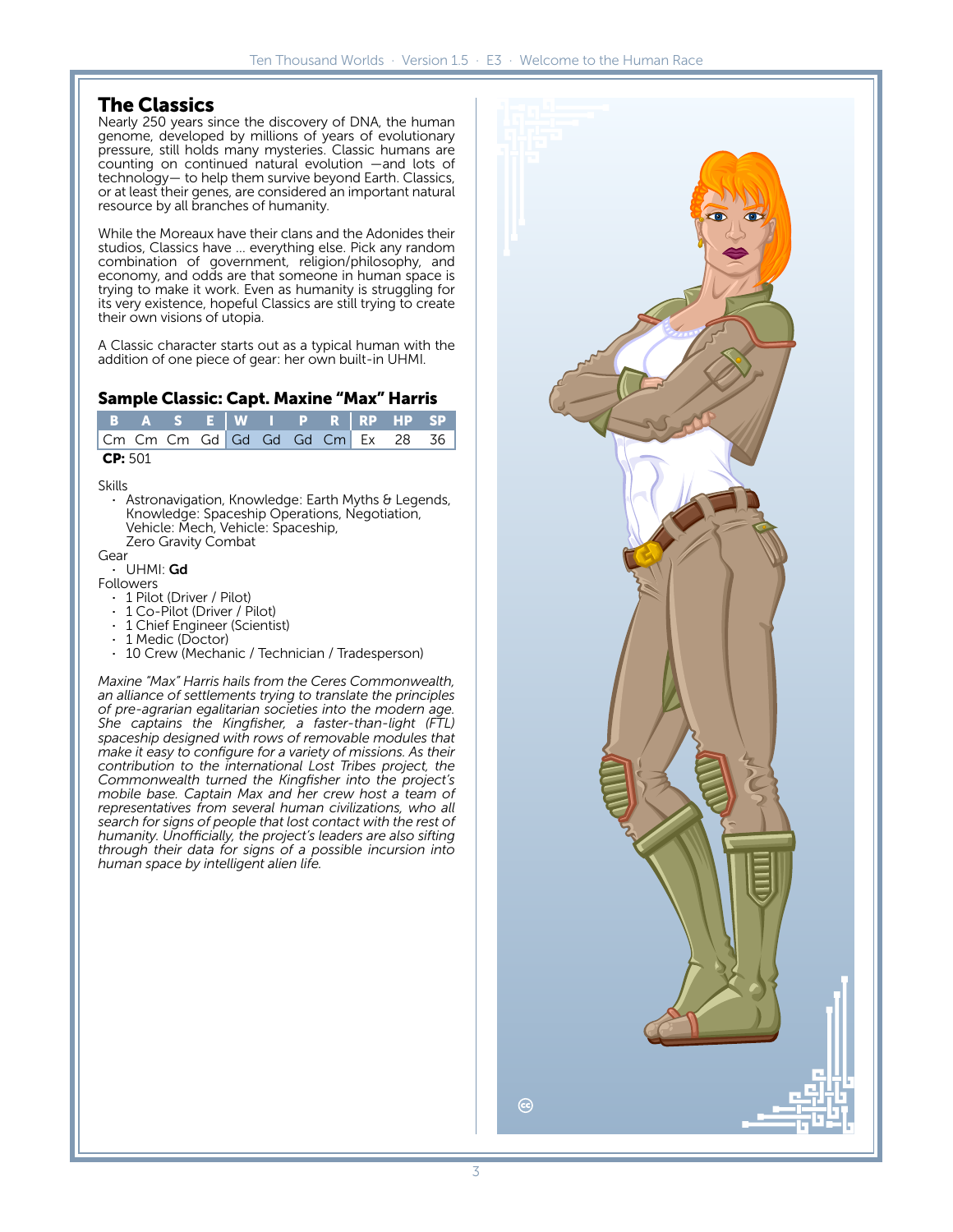# **The Starlings**

Humanity made its next great evolutionary leap about a decade ago. When a pair of Classic home-ships were attacked by pirates near Io, a teenage girl spontaneously disappeared from her ship just before it was destroyed, then reappeared on the remaining ship. She was seen to grab a bulkhead before that entire ship disappeared, only to reappear later in Mars' orbit. The girl then disappeared one final time, and hasn't been seen since. Her name was Ava Starling. Since then, a few other Classic human teens have demonstrated the same powers.

> Starlings seems to be able to shift into a n o t h e r dimension, then reenter our own dimension at

another place. Within the confines of a planet or planetoid, the translation happens so fast as to appear instantaneous, taking only one action to complete. Out in space, this power works effectively like a faster-than-light (FTL) drive, with these extra-dimensional translations taking minutes to months to complete. More importantly, unlike<br>humanity's Alcubierre FTL drives with their Alcubierre NaviComputers, a Starling doesn't make navigation errors; He won't under-jump or over-jump a target, and will instinctively know if he's about to translate his ship into a dangerous environment.

Since the appearance of the Starlings, the rest of humanity has begun to debate their potential threat, their rights, their obligations to other humans, and their possible value as a commodity. Everyone would also like to know how they do what they do, as there seems to be more than just genetics at play. For their part, Starlings are starting to contact each other, to try to decide their own fates.

A Starling character starts as a typical human with a Universal Human-Machine Interface (UHMI), and the Star Jump power at Dreadful level - described in later on.

#### **Sample Starling: Obika "Blaze" Achebe**

|                |  |  |  |  |  |  |  | BASE WIPR RPHPSP                 |  |  |
|----------------|--|--|--|--|--|--|--|----------------------------------|--|--|
|                |  |  |  |  |  |  |  | Cm Gd Gd Gd Cm Gd Gd Cm Cm 36 32 |  |  |
| <b>CP:</b> 833 |  |  |  |  |  |  |  |                                  |  |  |

Powers

· Star Jump: Cm

Skills

· Knowledge: Spaceship Operations, Mechanic, Programming

Gear

· UHMI: Gd

*Obika had the good fortune to manifest his power when he was alone, and his first jump only crossed a few meters within his habitat's garden, so he didn't call any unwanted attention to himself or his community on the little asteroid known as Abundance. Wanting to protect them from scrutiny and himself from possibly becoming a guinea pig, Achebe left his home under the premise of wanting to explore more of human space. Now known as "Blaze", he hires out on long voyages, practicing his Star Jump in secret while trying to learn more about people like himself. His most recent contract has him working on the crew of the Kingfisher for the Lost Tribes project, which promises to take him further than he's gone before.*

ල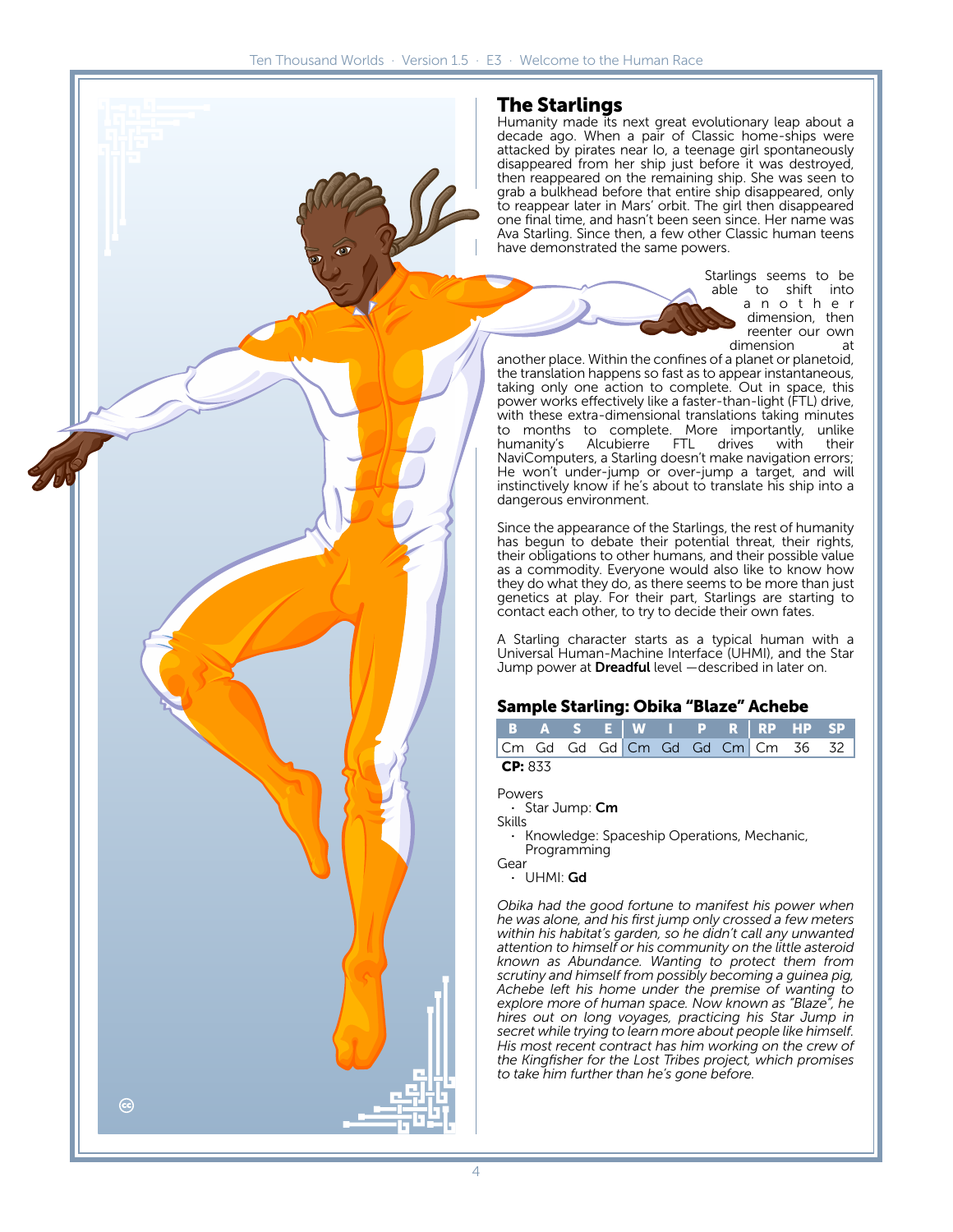# **The Emissaries**

In a time of genetically-engineered people, the recent discovery of the Emissaries still came as a shock to the rest of humanity. These mild, hard-working, non-threatening people appear to be nothing more than Classic humans. However, when an Emissary is closely examined, she will show no signs of having had an evolutionary lineage; She won't have an appendix, wisdom teeth, nor optical blind spots. Emissaries are humans who were built from scratch, as efficiently as possible.

An Emissary won't deny what he is when discovered, but until then, won't feel obligated to announce his existence. A publicly exposed Emissary will take to dressing in silver jumpsuits fashioned after the costumes of 1970's science fiction films, and will start introducing himself by prefacing his name with *"Emissary"*. When asked about his origins, he will repeat by rote that he was created by *"a fragmentary instantiation of the Great Creator, who wants nothing other than a more harmonious and efficient organization of all matter towards a greater computational substrate, through which the full power of their Creation may instantiate"*. When pressed for a purpose or motives, an Emissary will usually just answer that he wants to work hard and prosper.

So far, most Emissaries have been discovered in mid-level administrative positions; never in the seat of power, but close in enough to give advice to those in command. Security analysts concede that no Emissary has yet been found guilty of a crime, they tend to advise building up infrastructure (especially computers), and what they say is no more eccentric than the hundreds of new philosophies and religions that have sprouted up since humanity left Earth. More than one Emissary has expressed a longing to one day own a ship with an Alcubierre FTL drive —or to meet a Starling— but who hasn't? For now, most human settlements find these odd but hardworking people to be harmless, and too valuable to remove from their posts. They are dismissed as some anonymous geneticist's alternative to Moreaux and Adonides design aesthetics.

Emissaries are NPCs. They start out as typical humans with built-in UHMIs, *but they don't actually need them*. Every Emissary has the Computers, Mechanic, Programming, and Psychology skills.

#### **Sample Emissary NPC: Emissary Fulano de Tal**

|         |  |  |  |  |  |  |  |  | B A S E W I P R RP HP SP         |  |
|---------|--|--|--|--|--|--|--|--|----------------------------------|--|
|         |  |  |  |  |  |  |  |  | Pr Cm Cm Cm Pr Cm Cm Dr Dr 22 17 |  |
| CP: 910 |  |  |  |  |  |  |  |  |                                  |  |

**Powers** Control Machines: Ex

Skills

· Computers, Knowledge: Statistics, Mechanic, Profession: Accountant, Programming, Psychology Gear

UHMI: Gd (inoperative)

*As The Protectorate of the Chosen Ones' contribution to the Lost Tribes project, Emissary Fulano de Tal maintains a certain stiff formality with the rest of the project team, but no one minds after they see his work. Originally brought on as a statistician, he became the project's de facto efficiency expert after finding multiple ways to stretch the resources of their mobile base, the Kingfisher. Fulano's odd clothes and incomprehensible answers to questions about his past are seen as harmless quirks, and De Tal keeps getting more and more access to the Kingfisher's systems, in the hope that he'll uncover greater efficiencies.*

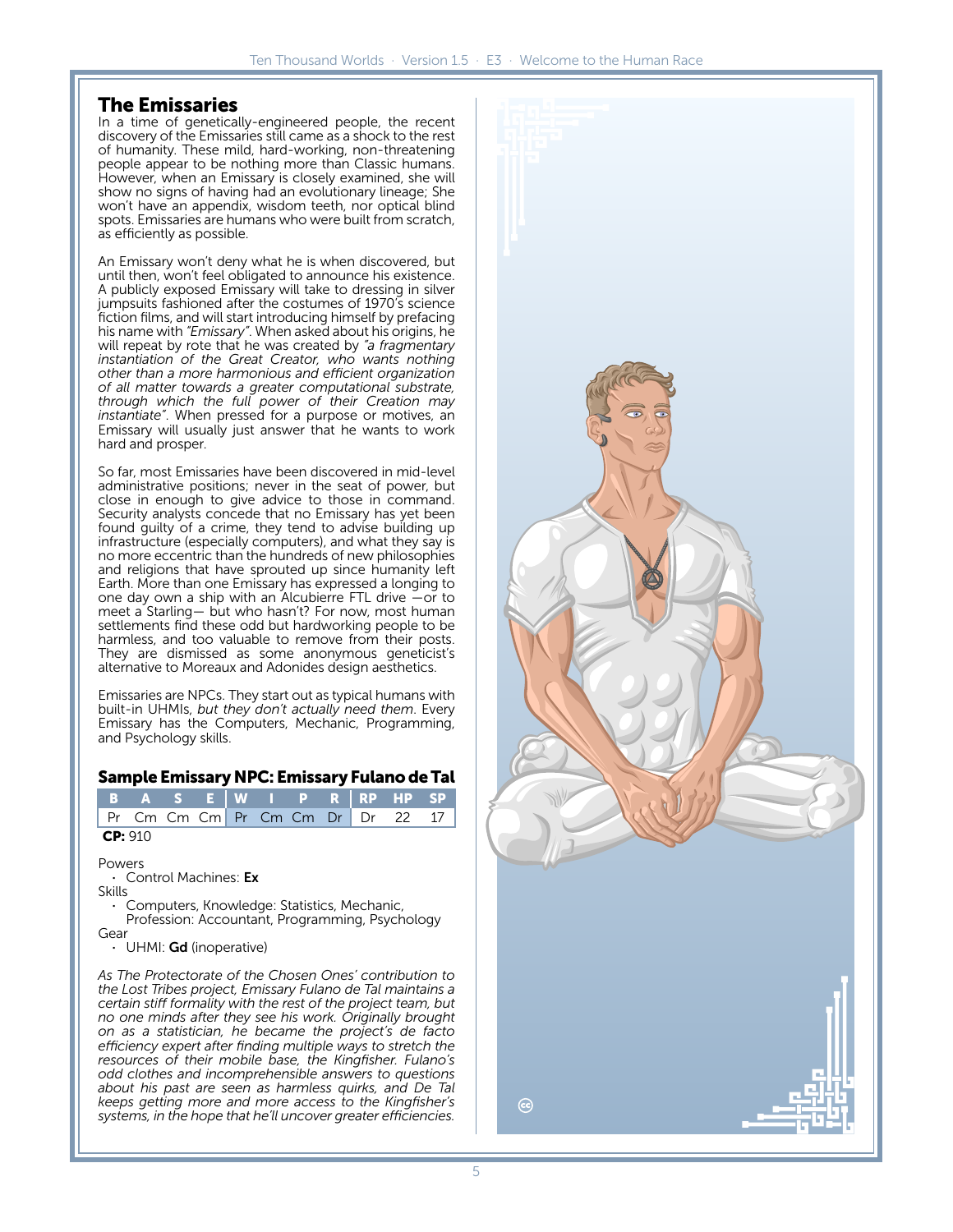# **Gear**

#### **Universal Human-Machine Interface (UHMI)** Resource Cost: Gd(+1)(10)

- Material: Gr(+2)(15), ceramics, electronics, and cells.
- Control Machines: Pr(-1)(4), remotely or by cable; Requires authentication.
- Remote Control: Pr(-1)(4), 8 km (5 mi) signal range; Requires a communications network.
- Protection from Jamming: Cm(0)(6)
- Protection from Eavesdropping: Cm(0)(6)
- Protection from Hacking: Cm(0)(6)

Most machines in the 22<sup>nd</sup> century have few controls beyond a steering column or joystick, and no instruments beyond an on-off light or a screen. Everything else is handled through a UHMI, a Universal Human-Machine Interface, pronounced "you-me". Every human has the bio-mechanical portion of this device installed in her skull, under the skin behind her right ear, before or shortly after birth. The external part of the device adheres to that spot and wraps around the ear; It contains a port for directly connecting to a machine by cable, a wireless transmitter for controlling machines remotely, a holographic emitter for projecting virtual controls in midair, and a motion sensor for detecting the owner's hand gestures. UHMIs may vary in appearance, but they all work the same way.

Some machines,<br>such as kitchen kitchen appliances, will obey anyone; first come, first served. Some machines, such as public library kiosks, can attend to multiple people at once. Other machines, such as rental scooters, only obey the current paying customer. Machines such as spaceships only obey their owner and anyone to whom he offers access, and only at the level of access that he allows.

Depending on what it does, every machine offers several generic virtual control options to Universal Human-Machine Interfaces. These can include dials for raising volume, heat, or speed; keyboards and pens for input and annotation; even spheres for adjusting a ship's course in three dimensions. Some people will define their own custom controls, such as an old-fashioned book to use as a way to peruse a database.

Someone connecting to a machine by cable is unlikely to have her commands intercepted, jammed, or used as a vector for hacking into that machine. On the other hand, there's an advantage to ordering your shuttle to begin it's pre-flight preparations before you even get to the hanger. A person expecting trouble on her wireless connections might increase the Protection from Jamming, Protection from Eavesdropping, and/or Protection from Hacking traits of her UHMI.

#### **Restoration Chamber**

#### Resource Cost: Ph(+5)(40)

· Material: Gr(+2)(15), glass, ceramics, and electronics.  $\cdot$  Heal: **Ex(+4)(30)** 

A fatally injured character who steps or stumbles into one of these coffin-shaped machines will be permanently stabilized and immediately stop dying. Over the course of the next hour, while he floats inside unconscious, he will recover 30 Health Points, and even have one lost level restored to one random diminished trait. The machine will also make an **Extraordinary** attempt to cure him of any illness or disease that it finds. After that initial intervention, a person must wait a full day before receiving another treatment for it to have any beneficial effect (restore more Health Points and levels).

> If a character with the First Aid skill directs the machine's efforts, it gets a (+1) bonus; A character with the Medicine skill gives it a  $(+2)$  bonus.

#### **Personal Defense**

Since a stray bullet hitting the wall of a home-ship<br>might trigger an trigger e x p l o s i v e decompression and end the battle for everyone, knives and swords are back in<br>style. Some Some<br>are organizations also experimenting with guns that fire<br>gelatin pellets qelatin containing dimethyl sulfoxide (DMSO) and secondary<br>Many chemical. Moreaux are effectively living weapons, and have adapted Earth's traditional martial arts for new environments.

# **Artificial Intelligence**

Rightly or wrongly, Artificial Intelligences (AIs) are generally believed to have contributed to the Earth's current state, so AIs and machine learning have fallen out of favor in the 22nd century. The line to cross is blurry, but people generally prefer machines that can't drive themselves and don't take the initiative. Complex responses and decision-making are acceptable, but only when a human defined their rules in advance. The very suggestion that the Great Creator of the Emissaries is an alien AI with dreams of conquest would undoubtably start a moral panic.

ල